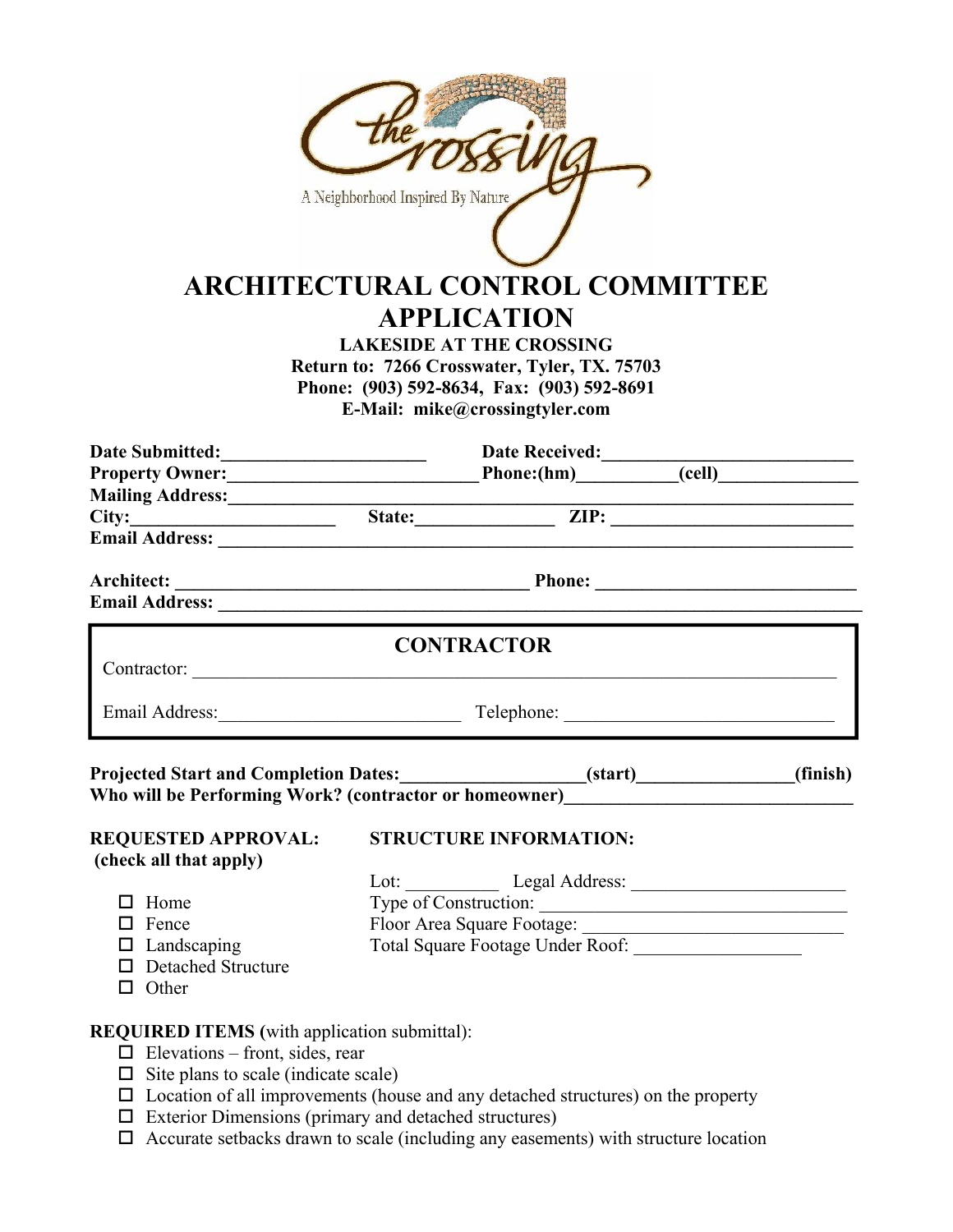- $\square$  Distances between structures (if any detached structures)
- $\square$  Location of improvements such as porches, decks, garages, driveways, pool or spa, etc...
- $\Box$  Fence type, height, and location on property
- $\Box$  Exterior color scheme (type of facade, accents, roofing material)
- $\Box$  Drainage plan for the lot if changes in grade or other conditions adversely affecting drainage are anticipated (generally, approval will be denied if adjoining properties are adversely affected by changes in drainage)
- $\Box$  Landscape site plan (can be submitted at a later date with an additional fee)

## **PLEASE CHECK ALL APPLICABLE ITEMS**

### **FENCING: (REFER TO SECTION 4.02) ALL FENCE APPLICATIONS MUST BE SUBMITTED WITH A LOT SURVEY (OR PLAT DRAWING) WHICH IDENTIFIES THE FENCING LOCATION AND DIMENSIONS.**

FENCING TYPE (ex. Ornamental iron, stone, brick etc.): COLOR/FINISH: HEIGHT: COLUMNS MATERIALS (ROCK,BRICK, WROUGHT IRON, ETC.IF ANY) Number of Gates: (Indicate on Lot Survey)

*Please also remember the "finished" side of the fence must face out!* 

## **HOME ADDITIONS, EXTENSIONS OR RECREATIONAL USES: CHECK ALL THAT APPLY: OSTORAGE SHED** HOUSE ADDITION CHANGES IN HOUSE ELEVATION PATIO/PORCH OR DECK □POOL OR SPA LANDSCAPING STRUCTURE PLAY EQUIPMENT  $\Box$  OTHER:(PLEASE DESCRIBE)  $\mathcal{L}_\mathcal{L} = \mathcal{L}_\mathcal{L}$

 *ALL ITEMS LISTED ABOVE MUST BE SUBMITTED WITH A DETAILED PLAN AND SPECIFICATION OF EACH ITEM. PLANS SHOULD INCLUDE A DETAILED ELEVATION AND PLAN VIEW OF THE STRUCTURE. SPECIFICATIONS SHALL INCLUDE ALL COLOR SELECTIONS AND BUILDING MATERIALS TO BE USED. ALL ITEMS MUST BE SUBMITTED WITH A COPY OF THE LOT SURVEY AND ALL STRUCTURE LOCATIONS MUST BE IDENTIFIED ON THE SURVEY. PHOTOGRAPHS OR CATALOG PICTURES ARE ALSO HELPFUL FOR REVIEW.* 

**Notes to the Applicant:** 

- **1. Homeowner(s) is responsible for obtaining all necessary permits**
- **2. I understand that no construction activity shall take place prior to the approval of the ACC. The ACC will take a minimum of eight (8) days and a maximum of thirty (30) days to approve the project. If alterations are made prior to approval I may be required to return the property to its former condition at my own expense if this application is not approved wholly or in part, and that I may be required to pay all legal expenses incurred if legal action becomes necessary.**
- **3. I understand that members of the Architectural Control Committee are permitted to enter on my property to make reasonable inspection of proposed construction locations.**
- **4. It is understood that I am aware of the Covenants, Conditions and Restrictions and Architectural Controls for Lakeside at The Crossing with regard to the review process.**